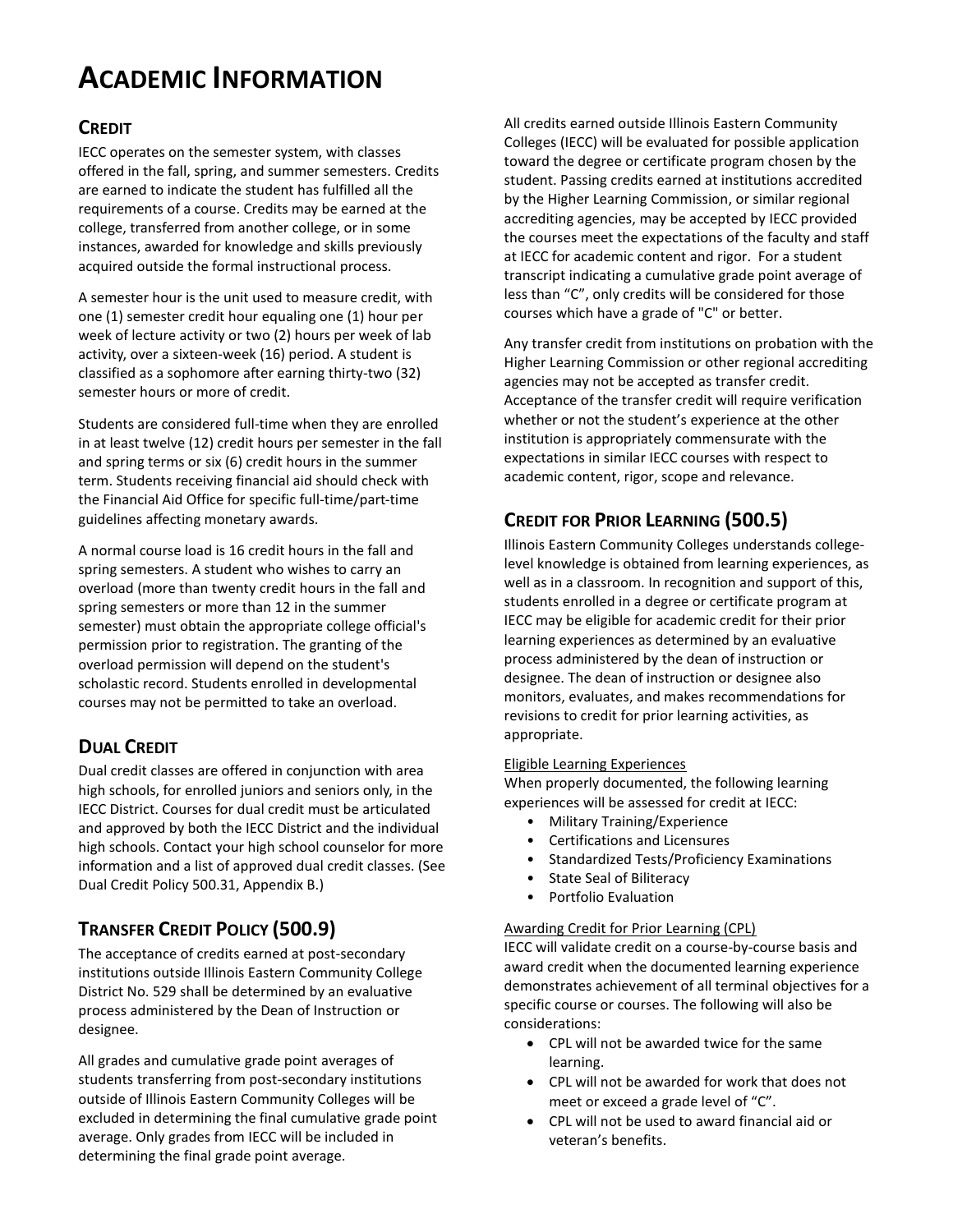- CPL cannot be used to improve an existing grade or replace a grade of withdrawal or incomplete.
- CPL credit will be posted to the student's academic record as Transfer Credit, but not before:
	- $\circ$  fifteen (15) credit hours toward a degree have been completed at IECC; or
	- o twenty-five (25) percent of the required credit hours for a certificate have been completed at IECC.
- No more than twenty-five (25) percent of the required credit hours for a certificate or degree can be awarded from CPL.
- IECC does not accept CPL that was awarded at other institutions and CPL awarded at IECC will typically not transfer to other colleges.
- CPL will not be applied to the graduation credit hour minimum that must be completed at IECC.
- CPL will not be computed in the student's GPA.
- Unless otherwise defined procedurally, CPL will be awarded for learning experiences that have

occurred within the last 3 years, while also considering older documented learning experiences on a case-by-case basis with the supposition that the knowledge has been retained.

Procedures (see Appendix C) will, at a minimum, outline the process for students to request CPL (including acceptable proof of the experience) and provide data on the specific or type of credit that may be granted by IECC.

# **GRADES AND GRADING SYSTEM (500.35)**

### **GRADES**

Grades are awarded to reflect the quality of student performance. Grade values are assigned on a 4.0 scale from *A* to *F.*

The following table provides current applicable grades (all grades are considered earned) with corresponding descriptions and quality points earned, as well as information pertaining to grade suffixes.

| <b>EARNED GRADE</b> | <b>SYMBOL INTERPRETATION</b>   | <b>QUALITY POINTS EARNED</b> |  |
|---------------------|--------------------------------|------------------------------|--|
| A                   | Excellent                      | 4 times the hrs. of credit   |  |
| B                   | Good                           | 3 times the hrs. of credit   |  |
| С                   | Average                        | 2 times the hrs. of credit   |  |
| D                   | Passing                        | 1 times the hrs. of credit   |  |
| F                   | Failure                        | 0 times the hrs. of credit   |  |
|                     | Incomplete                     | Determined by final grade    |  |
| N                   | No grade submitted             | Not computed                 |  |
| W                   | Withdrawal prior to completion | Not computed                 |  |
| AU                  | Audit                          | Not computed                 |  |
| P                   | Pass (pass/fail course)        | Not computed                 |  |
| $F^*$               | Fail (pass/fail course)        | Not computed                 |  |
| <b>Grade Suffix</b> |                                |                              |  |
| G                   | <b>Grade Forgiveness</b>       | Not computed                 |  |
| N                   | Competency-Based Course        | Not computed                 |  |
| Q                   | Less than college level        | Not computed                 |  |
| $\mathrm{Q}^*$      | Less than college level        | Not computed                 |  |
| R                   | Repeat                         | Not computed                 |  |
| S                   | Set Aside                      | Not computed                 |  |

### **Grade/Grade Suffix Legend**

### **GRADE POINT AVERAGE (GPA)**

The GPA is indicative of a student's general scholastic average and is a measure of the quality of his/her work. A student's GPA is determined by dividing the total number of grade quality points earned (numeric equivalent of grade earned x credit hour value for the course) by the total number of credit hours attempted. For example, if a student earned 100 quality points and attempted 40

semester hours of work, his/her GPA would be 2.5 (100 ÷ 40).

### **INCOMPLETE GRADES**

An incomplete "I" grade is a temporary grade which may be assigned, at the instructor's discretion, when extenuating circumstances beyond the control of the student prevents completion of course requirements by the end of the academic term. Prior to the end of the term, the student must initiate this process by discussing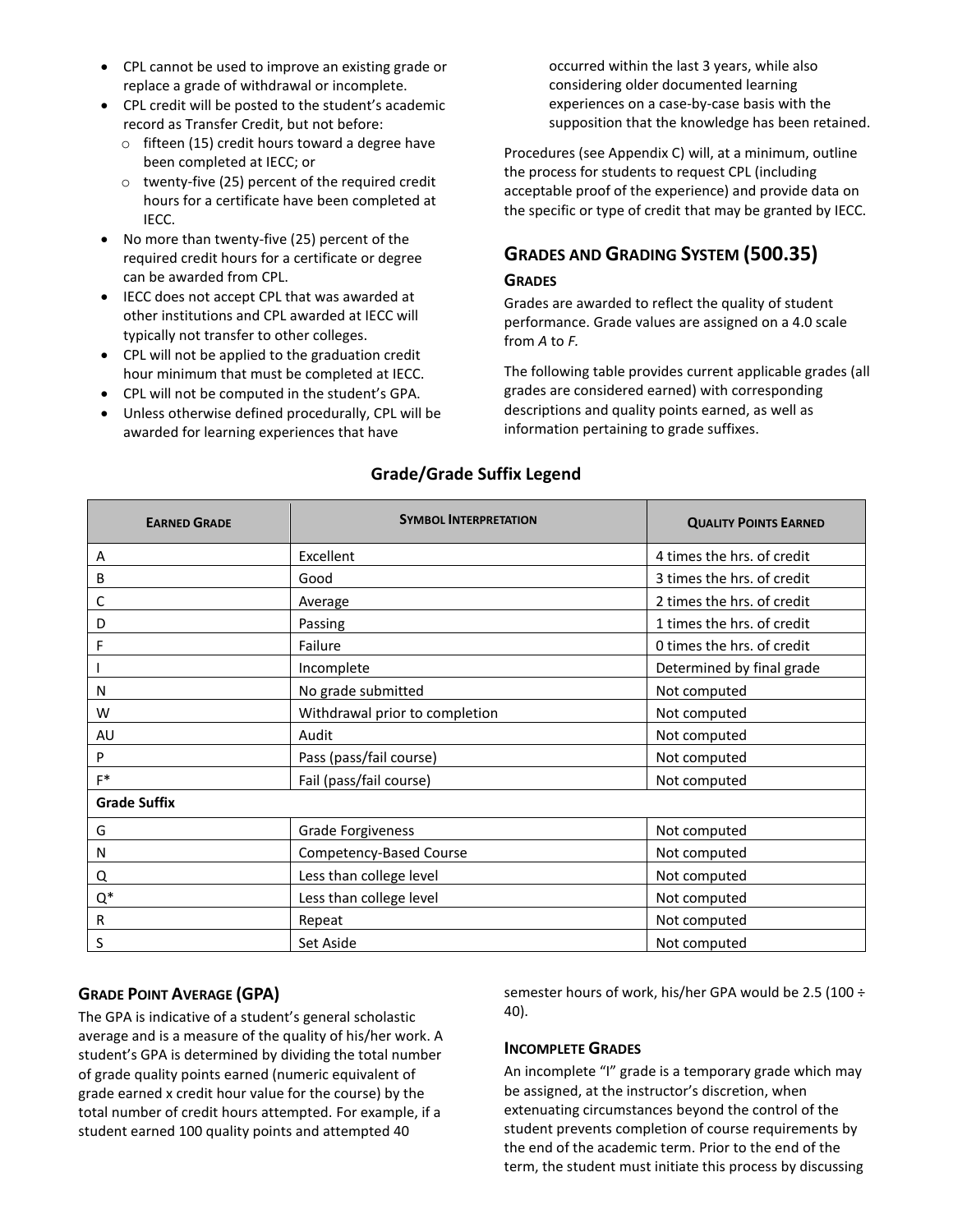# **APPENDICES**

This section serves as "official" notification to students regarding the following policies:

## **APPENDIX A - TIME TO COMPLETION FOR CAREER AND TECHNICAL EDUCATION CURRICULA POLICY (800.5)**

For CTE programs that have been withdrawn by the district, students will be given a specified length of time to complete their program of study or may be transferred to another similar program.

- a. For a withdrawn associate in applied science degree program, students will be given two years from the date the program was withdrawn to complete the degree requirements.
- b. For a withdrawn certificate program of 30 hours or more, students will be given one year from the date the program was withdrawn to complete the certificate requirements.
- c. Students failing to meet the deadlines set forth above will not be eligible to graduate from a withdrawn degree or certificate program.
- d. Students who return after an absence of less than two years and wish to enroll in a degree or certificate program that has been withdrawn must complete the degree or certificate within the timelines listed above.
- e. Students who return after an absence of more than two years and who had been enrolled in a certificate or degree program that has been withdrawn will be required to select a new program of study.

For the purpose of defining "degree" or "certificate" program/curriculum as it applies to this policy, the following definition will apply:

Definition of Degree or Certificate Program: A CTE program of study that includes core courses and general education courses that support a degree or certificate curriculum.

## **APPENDIX B - DUAL CREDIT POLICY (500.31)**

Illinois Eastern Community Colleges have worked closely with area high schools to develop partnerships which provide dual credit courses that are accessible and beneficial to high school students in the IECC District. Dual credit courses are college courses taken by a high school student for credit at both the college and high school level. Dual credit courses expand student access to higher education, provide challenging academic experience to qualified high school students, and reduce the costs of a college education for students and their families.

Dual credit courses are governed by the policies and regulations of the Illinois Community College Board, the Illinois State Board of Higher Education, the Illinois Dual Credit Quality Act, the Higher Learning Commission, and the policies and standards of IECC and the high school including the Dual Credit Agreements and the Dual Credit Student Handbook.

# **APPENDIX C - CREDIT FOR PRIOR LEARNING (500.5)**

### **MILITARY TRAINING/EXPERIENCE**

A student who has completed a military training course or program as part of his/her military service may be granted academic credit based on the considerations outlined in policy 500.5 and in accordance with this procedure.

Students who have completed basic military training and supply the required documentation will be awarded credit based on the table below. Students who have successfully completed a military training course or program that is recommended for credit by the American Council on Education (ACE) and included in the student's military transcript issued by any branch of the armed services (or otherwise documented as military training or experience) will be awarded credit based on the ACE recommendations. Instructors and/or experts in the subject matter may also evaluate a student's competencies and learning experiences as compared to course learning outcomes to make recommendations for course credit.

Request and approval steps:

- 1. Student must confer with an advisor to begin the process and obtain the required recommendation/signature on the Credit for Prior Learning Request form.
- 2. Student will then submit the request, official Joint Services Transcript, DD214, and any other pertinent documents to the dean of instruction for review.
- 3. The DD214 credit will only be approved for the courses identified in the table below. Military training will be considered based on ACE guides or an evaluation by the instructor and/or subject matter expert. The dean of instruction will approve/deny the request, and forward to: registrar if credit is approved; student services/records if credit is denied.
- 4. The registrar will post the credit to the student's academic record in the manner described in policy 500.5; student services/records will retain the request form in the student's academic file.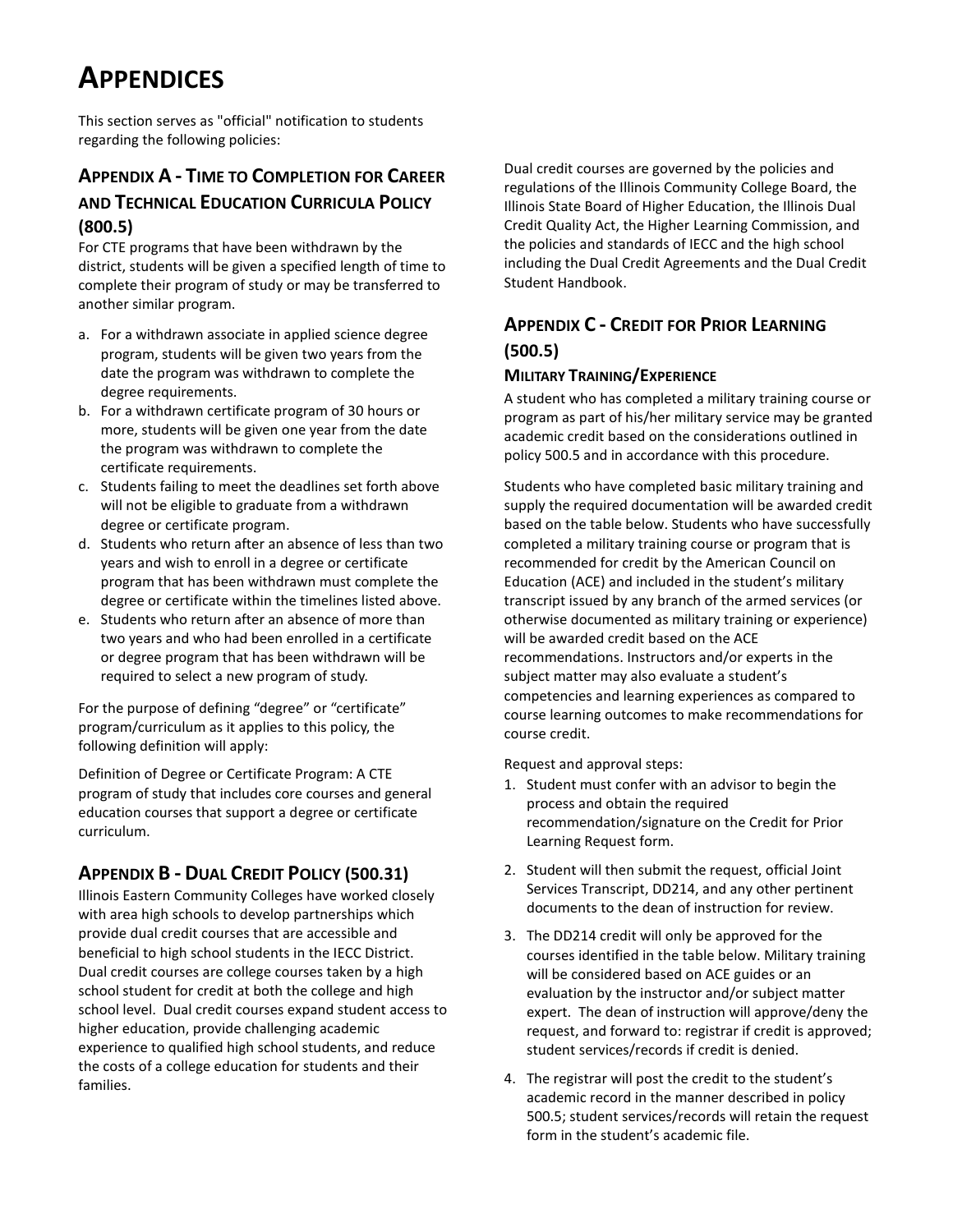| <b>Credit for Prior Learning: Military Training/Experience</b> |                                         |                             |                    |  |
|----------------------------------------------------------------|-----------------------------------------|-----------------------------|--------------------|--|
| <b>Training/Education</b>                                      | <b>Documentation</b><br><b>Required</b> | <b>Credit Hours Awarded</b> | <b>IECC Course</b> |  |
| <b>Basic Military Training</b>                                 | DD214 (with honorable                   |                             | <b>EDU 1107</b>    |  |
|                                                                | separation)                             | 7 Hrs. (Total)              | <b>PEG 1137</b>    |  |
|                                                                |                                         |                             | PEI 1100           |  |
|                                                                |                                         |                             | PEI 2100           |  |
| <b>Military Training Programs</b>                              | Joint Services Transcript               | TBD                         | TBD                |  |

#### **CERTIFICATIONS AND LICENSURES**

A student who has already obtained an industry recognized license or certification, for which the college offers a career and technical certificate or degree curriculum, may be granted academic credit based on the considerations outlined in policy 500.5 and in accordance with this procedure. Credit is limited to specific credentials as outlined in the table below. The table is updated with new certifications/licensures when faculty recommendations are presented to the dean of instruction for acceptance and then submitted to Cabinet for final approval. Review of the table for continued validity is performed in conjunction with the program review cycle.

Request and approval steps:

1. Student must confer with an advisor to begin the process and obtain the required recommendation/signature on the Credit for Prior Learning Request form. Student will provide any applicable licensing or certification information as well as authorization to contact appropriate authorities for verification purposes. Additional experience and/or documentation may be required.

- 2. Student will then submit the request to the dean of instruction for review.
- 3. The dean of instruction will review, approve/deny the request, considering the currency of licensure or certification, and forward to: registrar if credit is approved; student services/records if credit is denied.
- 4. The registrar will post the credit to the student's academic record in the manner described in policy 500.5; student services/records will retain the request form in the student's academic file.

| <b>Credit for Prior Learning: Certifications and Licensures</b> |                   |                   |                   |                   |
|-----------------------------------------------------------------|-------------------|-------------------|-------------------|-------------------|
|                                                                 | <b>AUTOMOTIVE</b> |                   |                   |                   |
| <b>Certification</b>                                            | <b>FCC Course</b> | <b>LTC Course</b> | <b>OCC Course</b> | <b>WVC Course</b> |
| <b>ASE Automatic Transmission</b>                               | <b>AUM 2228</b>   |                   | <b>AUM 2261</b>   |                   |
| <b>ASE Brakes</b>                                               | <b>AUM 2223</b>   |                   | <b>AUM 2271</b>   |                   |
| <b>ASE Electronic Systems</b>                                   | <b>AUM 1236</b>   |                   | <b>AUM 2221</b>   |                   |
| ASE Engine Performance                                          | <b>AUM 1235</b>   |                   | <b>AUM 1202</b>   |                   |
| <b>ASE Engine Repair</b>                                        | <b>AUM 1238</b>   |                   | <b>AUM 1265</b>   |                   |
| ASE Heating & AC                                                | <b>AUM 1239</b>   |                   | <b>AUM 1270</b>   |                   |
|                                                                 |                   |                   | <b>AUM 1271</b>   |                   |
| ASE Light Vehicle Diesel                                        |                   |                   | <b>AUM 1272</b>   |                   |
| <b>ASE Manual Drivetrains</b>                                   |                   |                   | <b>AUM 2261</b>   |                   |
| ASE Suspension & Steering                                       | <b>AUM 2290</b>   |                   | <b>AUM 2271</b>   |                   |
| L1-Advanced Engines                                             | <b>AUM 2222</b>   |                   |                   |                   |
| <b>COMPUTER</b>                                                 |                   |                   |                   |                   |
| <b>Certification</b>                                            | <b>FCC Course</b> | <b>LTC Course</b> | <b>OCC Course</b> | <b>WVC Course</b> |
| CompTIA A+                                                      | <b>IST 1210</b>   | <b>TEL 1201</b>   | <b>IST 1210</b>   |                   |
|                                                                 | IST 1260          | <b>TEL 2201</b>   | IST 1260          |                   |
| CompTIA Network+                                                | <b>IST 2220</b>   |                   | <b>IST 2200</b>   |                   |
| <b>EMERGENCY MGMT</b>                                           |                   |                   |                   |                   |
| <b>Certification</b>                                            | <b>FCC Course</b> | <b>LTC Course</b> | <b>OCC Course</b> | <b>WVC Course</b> |
| NIMS 100, 200, 700                                              | <b>EMA 1200</b>   |                   |                   |                   |
| NIMS 300, 400                                                   | <b>EMA 1210</b>   |                   |                   |                   |
| NIMS General Command & Staff                                    | <b>EMA 1210</b>   |                   |                   |                   |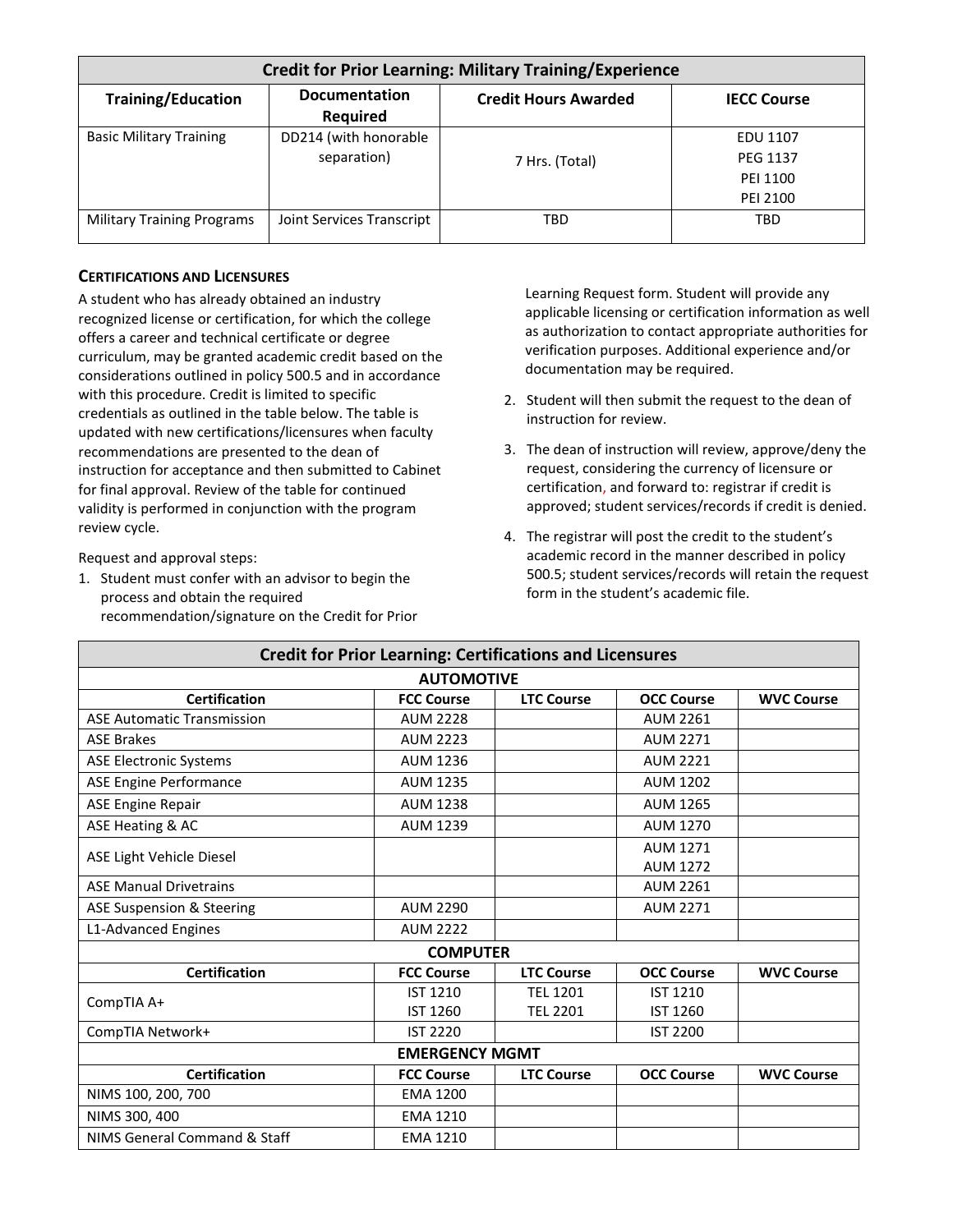| Credit for Prior Learning: Certifications and Licensures (Cont'd) |                   |                   |                   |                   |
|-------------------------------------------------------------------|-------------------|-------------------|-------------------|-------------------|
| <b>FIRE</b>                                                       |                   |                   |                   |                   |
| <b>Certification</b>                                              | <b>FCC Course</b> | <b>LTC Course</b> | <b>OCC Course</b> | <b>WVC Course</b> |
| Advanced Firefighter Technician                                   | EPF 1204          |                   |                   |                   |
| Advanced Technician Firefighter                                   | EPF 1204          |                   |                   |                   |
| <b>Basic Operations Firefighter</b>                               | EPF 1203          |                   |                   |                   |
| <b>Basic Operations Firefighter Module A</b>                      | EPF 1208          |                   |                   |                   |
| <b>Basic Operations Firefighter Module B</b>                      | EPF 1209          |                   |                   |                   |
| <b>Basic Operations Firefighter Module C</b>                      | EPF 1203          |                   |                   |                   |
| Courage to Be Safe                                                | EPF 1600          |                   |                   |                   |
| <b>Fire Apparatus Engineer</b>                                    | EPF 1207          |                   |                   |                   |
|                                                                   | EPF 2203          |                   |                   |                   |
| Fire Officer 1                                                    | EPF 2204          |                   |                   |                   |
|                                                                   | EPF 2207          |                   |                   |                   |
|                                                                   | EPF 2209          |                   |                   |                   |
| Fire Officer 1 Fire Prevention Principles                         | EPF 2204          |                   |                   |                   |
| Fire Officer 1 Management I                                       | EPF 2206          |                   |                   |                   |
| Fire Officer 1 Management II                                      | EPF 2207          |                   |                   |                   |
| Fire Office 1 Strategy and Tactics I                              | EPF 2207          |                   |                   |                   |
| <b>Fire Prevention Officer</b>                                    | <b>EPF 2205</b>   |                   |                   |                   |
| Fire Service Instructor I                                         | EPF 2203          |                   |                   |                   |
| Fire Service Instructor II                                        | EPF 2213          |                   |                   |                   |
| Fire Service Vehicle Operator                                     | EPF 1205          |                   |                   |                   |
| <b>Hazardous Materials Awareness</b>                              | EPH 1200          |                   |                   |                   |
| Hazardous Materials First Responder                               | EPH 1200          |                   |                   |                   |
|                                                                   | EPH 1201          |                   |                   |                   |
| Hazardous Materials First Responders                              | EPH 1201          |                   |                   |                   |
| Operations                                                        |                   |                   |                   |                   |
| <b>Technical Rescue Awareness</b>                                 | EPF 1219          |                   |                   |                   |
| <b>Vehicle Machinery Operations</b>                               | EPF 1206          |                   |                   |                   |
| <b>MINING</b>                                                     |                   |                   |                   |                   |
| <b>Certification</b>                                              | <b>FCC Course</b> | <b>LTC Course</b> | <b>OCC Course</b> | <b>WVC Course</b> |
| Mine Safety & Health Administration<br>Certificate                |                   |                   |                   | <b>CMT 2250</b>   |
| Mine Safety & Health Administration<br>Certification              |                   |                   |                   | <b>CMT 2260</b>   |
| State of Illinois Mine Examiner & Mine<br>Manager                 |                   |                   |                   | <b>CMT 1240</b>   |
| <b>PARAMEDIC</b>                                                  |                   |                   |                   |                   |
| <b>Certification</b>                                              | <b>FCC Course</b> | <b>LTC Course</b> | <b>OCC Course</b> | <b>WVC Course</b> |
| First Responder                                                   | EPM 1201          |                   |                   |                   |
|                                                                   | <b>EPM 2200</b>   |                   |                   |                   |
|                                                                   | <b>EPM 2204</b>   |                   |                   |                   |
| National Registry Paramedic                                       | <b>EPM 2205</b>   |                   |                   |                   |
|                                                                   | <b>EPM 2206</b>   |                   |                   |                   |
|                                                                   | <b>EPM 2207</b>   |                   |                   |                   |

### **TESTS/EXAMINATIONS**

A student who has completed any of the testing methods identified below may be awarded academic credit based on the considerations outlined in policy 500.5 and in accordance with this procedure.

#### **Proficiency Examinations Administered by IECC**

IECC awards credit by proficiency examinations administered **on-campus at an IECC Testing Center**. Courses eligible for proficiency testing are limited, requiring evaluation on a case-by-case basis. The following conditions apply: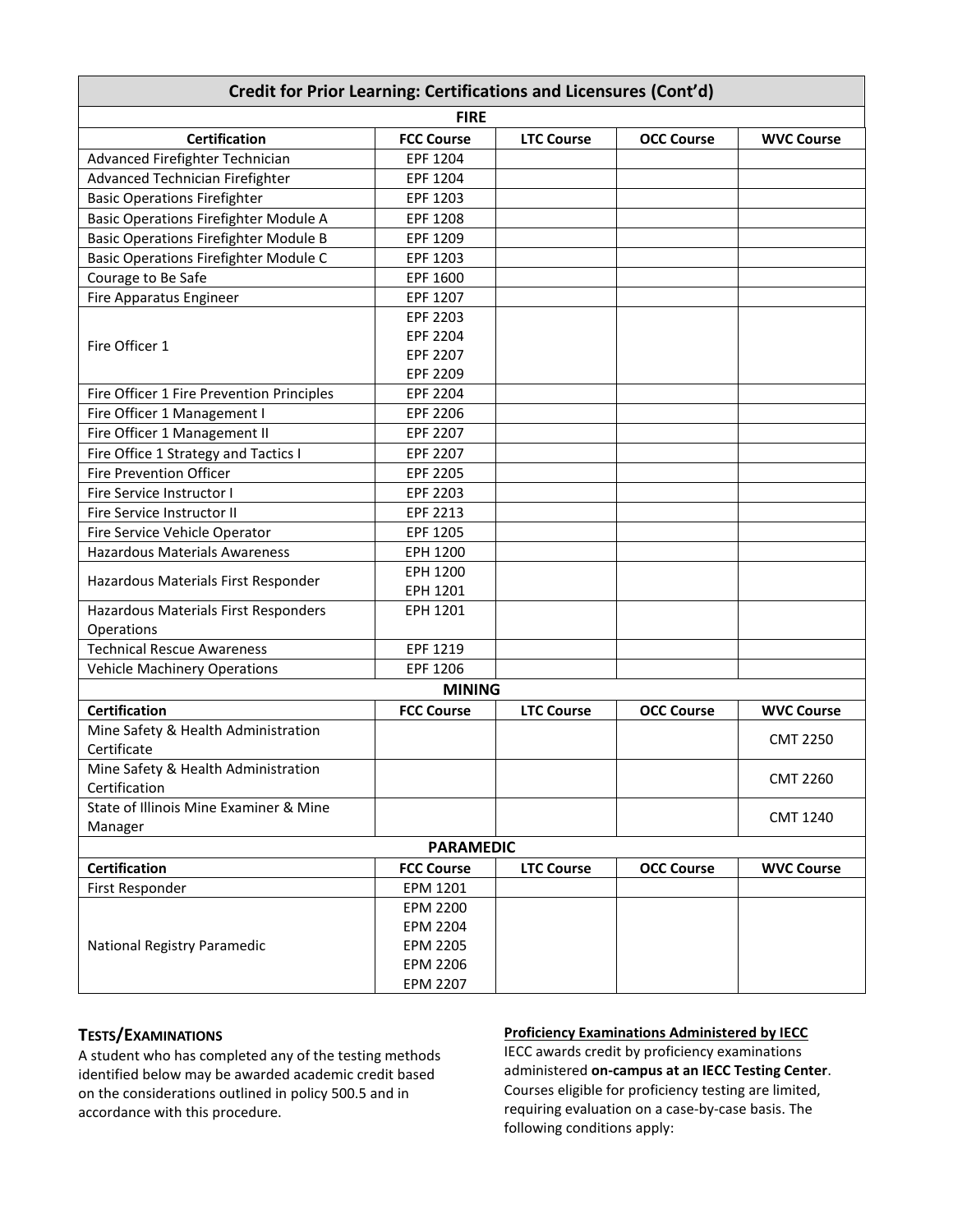- A proficiency examination may not be taken for a course which a student has previously completed for credit, audit, or pass/fail.
- A student may take a particular proficiency examination only once.
- A student has 30 days from the date of payment to complete the exam.

Request and approval steps:

- 1. Student must confer with their advisor and the appropriate instructor to begin the process and obtain the required permission/signature on the Proficiency Application. Permission is granted when the instructor has reason to believe the student possesses sufficient proficiency in the subject course.
- 2. If approved by the instructor, the student must obtain signatures of permission from the advisor and dean of instruction.
- 3. Once fully approved, student must take the application to the Business Office to remit payment and secure signature as proof of payment. This payment is nonrefundable.
- 4. Student must submit application to the approving instructor who will arrange for the exam.
- 5. Once the proficiency examination has been completed, the instructor will determine the grade and note it on the application, sign the application, and forward it to the dean of instruction.
- 6. The dean of instruction will review, sign application, and forward form to: registrar if exam was completed with a C or better; student services/records if exam was not completed with a C or better.
- 7. The registrar will post the credit to the student's academic record in the manner described in policy 500.5; student services/records will retain the application in the student's academic file.

#### **Examinations Administered by Others and Accepted by IECC**

IECC awards academic credit from the following standardized tests when minimum scores are achieved:

- AP (Advanced Placement) testing
- CLEP (College Level Examination Program) testing
- IB (International Baccalaureate) program
- GED (General Education Development) testing

AP, CLEP, and GED credit is limited to the course equivalencies outlined in the tables below; IB scores will be evaluated for applicability to IECC courses upon receipt.

The following scores will be considered for credit: AP Scores of 3 or greater CLEP scores of 50 or greater IB scores of 4 or greater GED scores equal to or greater than 175

Students wishing to use this credit at IECC must submit an official document, verifying their examination scores, to student services. AP, CLEP, and GED documentation will be reviewed by the student's advisor for evaluation. The advisor may consult the dean of instruction as necessary and then send recommendations to the registrar for posting to the student's academic record in the manner described in policy 500.5. IB documentation will be reviewed by the dean of instruction and/or faculty with recommendations being submitted to the registrar for posting to the student's academic record in the manner described in policy 500.5.

The deans of instruction review the subject examination criteria in order to determine if credit will be awarded for electives, general education requirements or major requirements and the number of credit hours to be awarded. Additionally, recommendations are reviewed from the Illinois Articulation Initiative pertaining to Advanced Placement credit.

Every 2 years (minimum), the deans of instruction (or designee) will review the AP, CLEP, IB, and GED tables to ensure they are current and inclusive of all applicable areas of study/courses.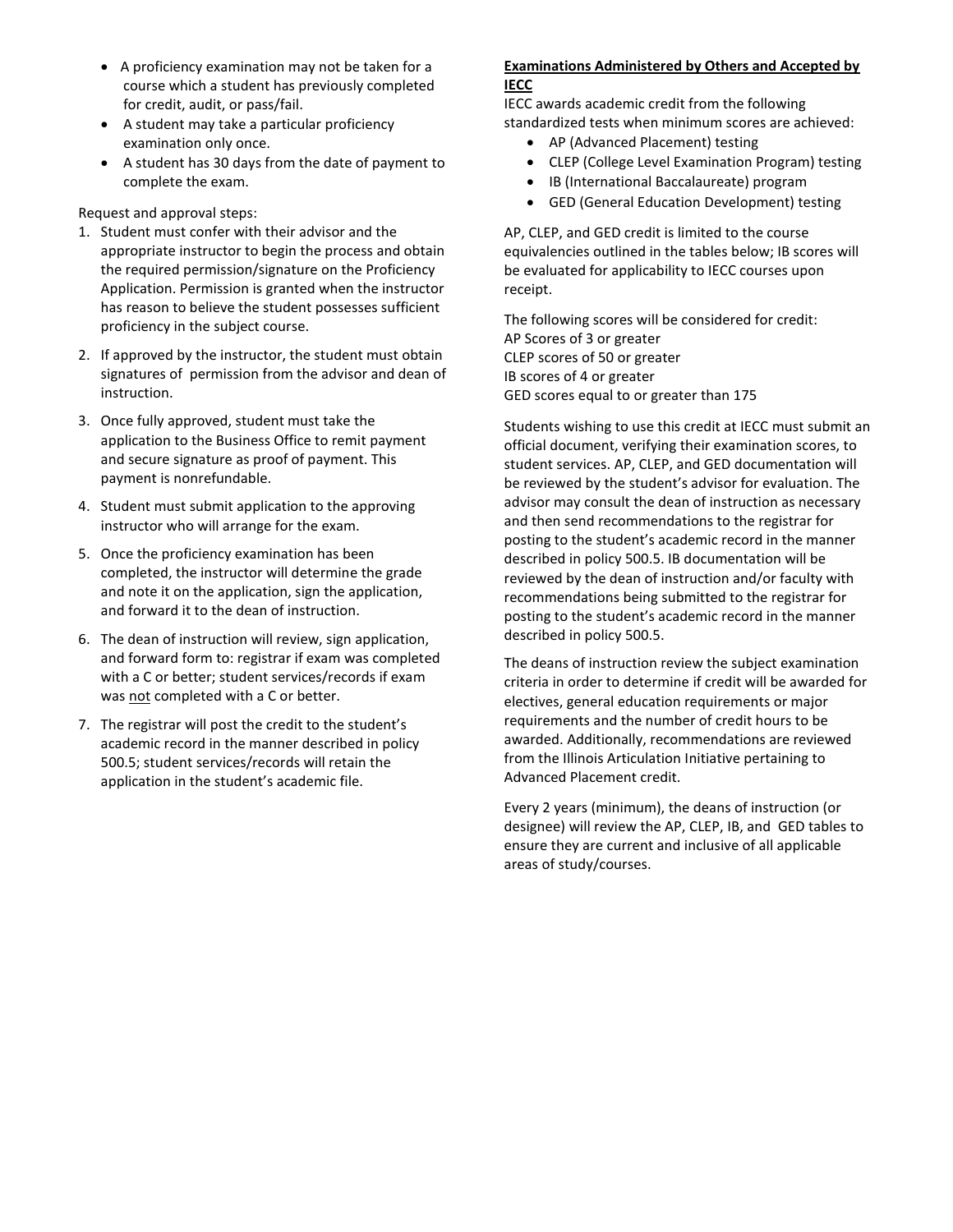### **Advanced Placement (AP)**

Students who achieve the following AP test scores will be granted academic credit for the corresponding course equivalencies at IECC.

| <b>IECC ADVANCED PLACEMENT (AP) EQUIVALENCIES</b> |                               |                                                 |                                    |                                                                         |
|---------------------------------------------------|-------------------------------|-------------------------------------------------|------------------------------------|-------------------------------------------------------------------------|
| <b>AP EXAM</b><br><b>TITLE</b>                    | <b>AP SCORE</b><br>for CREDIT | <b>CREDIT</b><br><b>HOURS</b><br><b>AWARDED</b> | <b>IECC COURSE EQUIVALENCY</b>     | <b>IECC COURSE TITLE</b>                                                |
|                                                   | 3, 4                          | 3                                               | ART 1181*                          | Art History I                                                           |
| Art History                                       | 5                             | 6                                               | ART 1181* & ART 2181*              | Art History I & II                                                      |
|                                                   | 3, 4                          | 4                                               | LSC 1101*                          | General Biology I                                                       |
| Biology                                           | 5                             | 8                                               | LSC 1101* & LSC 1102*              | General Biology I & II                                                  |
| Calculus AB or Calculus BC                        | 3, 4, 5                       | 4                                               | $N/A$ – Elective                   | <b>Math Elective</b>                                                    |
| Chemistry                                         | 3, 4, 5                       | 5                                               | $N/A$ – Elective                   | <b>Science Elective</b>                                                 |
| Comparative Gov't & Politics                      | 3, 4, 5                       | 3                                               | N/A - Elective                     | Social Science Elective                                                 |
| Computer Science A                                | 3, 4, 5                       | 3                                               | CIS 1130                           | Introduction to Computer Science                                        |
| <b>Computer Science Principles</b>                | 3, 4, 5                       | 3                                               | CIS 2170                           | Computer Science II                                                     |
| English Language and Composition                  | 3                             | 3                                               | <b>ENG 1101</b>                    | Introduction to Composition                                             |
| English Language and Composition                  | 4, 5                          | 6                                               | ENG 1101 and ENG 1111              | Intro to Comp & Composition I                                           |
| English Literature and Composition                | 3, 4, 5                       | 3                                               | LIT 2171                           | Topics in Literature                                                    |
| <b>Environmental Science</b>                      | 3, 4, 5                       | 3                                               | N/A - Elective                     | <b>Science Elective</b>                                                 |
| European History                                  | 3                             | 3                                               | HIS 1111* or HIS 1112*             | West. Civilization before or after 1600<br>AD                           |
| European History                                  | 4, 5                          | 6                                               | HIS 1111* and HIS 1112*            | West. Civilization before & after 1600<br>AD                            |
| French Language and Culture                       | 3, 4, 5                       | $\overline{4}$                                  | FRE 1111                           | Elementary French I                                                     |
| German Language and Culture                       | 3, 4, 5                       | $\overline{4}$                                  | <b>GER 1111</b>                    | Elementary German I                                                     |
| Human Geography                                   | 3, 4, 5                       | 3                                               | Elective                           | Social Science Elective                                                 |
| <b>Macroeconomics</b>                             | 3, 4, 5                       | 3                                               | ECN 2101*                          | Principles of Macroeconomics                                            |
| <b>Microeconomics</b>                             | 3, 4, 5                       | 3                                               | ECN 2102*                          | Principles of Microeconomics                                            |
| <b>Music Theory</b>                               | 3, 4, 5                       | 3                                               | MUS 1112                           | <b>Beginning Theory</b>                                                 |
| Physics 1: Algebra-based                          | 3, 4, 5                       | $\overline{4}$                                  | PHY 1111                           | <b>Technical Physics I</b>                                              |
| Physics 2: Algebra-based                          | 3, 4, 5                       | $\overline{4}$                                  | N/A - Elective                     | <b>Science Elective</b>                                                 |
| Physics C: Electricity & Magnetism                | 3, 4, 5                       | $\overline{4}$                                  | N/A - Elective                     | Science Elective                                                        |
| Physics C: Mechanics                              | 3, 4, 5                       | $\overline{4}$                                  | N/A - Elective                     | <b>Science Elective</b>                                                 |
| Psychology                                        | 3, 4, 5                       | 3                                               | PSY 1101*                          | General Psychology I                                                    |
|                                                   | 3                             | $\overline{4}$                                  | <b>SPN 1111</b>                    | Elementary Spanish I                                                    |
|                                                   | 4                             | 8                                               | SPN 1111 & SPN 2112                | Elem Spanish I & Inter Spanish I                                        |
| Spanish Language and Culture                      | 5                             | 12                                              | SPN 1111, SPN 2112, &<br>SPN 2121* | Elementary Spanish I, Inter.<br>Spanish I and Intermediate Spanish<br>Ш |
| Statistics                                        | 3                             | 3                                               | MTH 1131*                          | <b>Introduction to Statistics</b>                                       |
|                                                   | 4, 5                          | 3                                               | MTH 1153*                          | <b>Statistics</b>                                                       |
| Studio Art: 2D Design or 3D Design                | 3, 4, 5                       | 3                                               | ART 1114 or ART 2112               | Design I or Design 2                                                    |
| Studio Art: Drawing                               | 3, 4, 5                       | $\mathsf{3}$                                    | ART 1113                           | Introduction to Drawing                                                 |
| <b>US Government and Politics</b>                 | 3, 4, 5                       | 3                                               | PLS 2101*                          | Government of the United States                                         |
| <b>United States History</b>                      | 3, 4                          | 3                                               | HIS 2101* or HIS 2102*             | U.S. History to 1877 or since 1877                                      |
|                                                   | 5                             | 6                                               | HIS 2101* & HIS 2102*              | U.S. History to 1877 & since 1877                                       |
|                                                   | 3, 4                          | 3                                               | HIS 1120* or HIS 1121*             | World History to 1500 or since 1500                                     |
| World History                                     | 5                             | 6                                               | HIS 1120* & HIS 1121*              | World History to 1500 & since 1500                                      |

**\*IAI General Education Core Curriculum AP Table Revised 3/4/2020**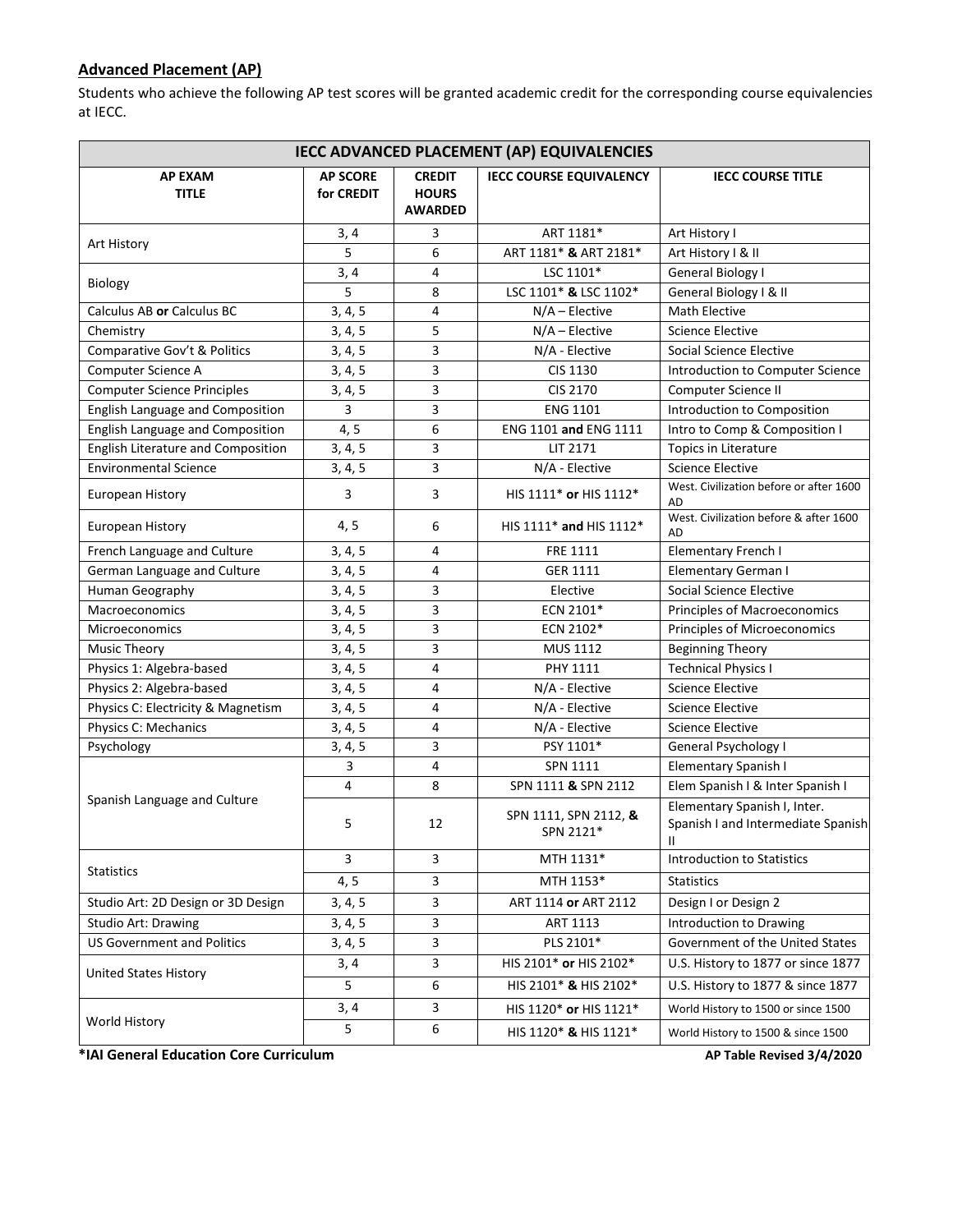### **College Level Examination Program (CLEP)**

Students who achieve the following CLEP test scores will be granted academic credit for the corresponding course equivalencies at IECC.

| IECC COLLEGE LEVEL EXAMINATION PROGRAM (CLEP) EQUIVALENCIES |                                                          |                                       |                                          |
|-------------------------------------------------------------|----------------------------------------------------------|---------------------------------------|------------------------------------------|
| <b>CLEP EXAM TITLE</b>                                      | <b>MINIMUM</b><br><b>CLEP SCORE for</b><br><b>CREDIT</b> | <b>CREDIT</b><br><b>HOURS AWARDED</b> | <b>IECC COURSE</b><br><b>EQUIVALENCY</b> |
| <b>Business Courses</b>                                     |                                                          |                                       |                                          |
| <b>Financial Accounting</b>                                 | 50                                                       | 3                                     | Elective                                 |
| <b>Information Systems</b>                                  | 50                                                       | 3                                     | Elective                                 |
| <b>Introductory Business Law</b>                            | 50                                                       | 3                                     | Elective                                 |
| Principles of Management                                    | 50                                                       | 3                                     | Elective                                 |
| <b>Principles of Marketing</b>                              | 50                                                       | 3                                     | Elective                                 |
| <b>Composition &amp; Literature Courses</b>                 |                                                          |                                       |                                          |
| American Literature                                         | 50                                                       | 3                                     | Elective                                 |
| Analyzing and Interpreting Literature                       | 50                                                       | 3                                     | Elective                                 |
| <b>College Composition</b>                                  | 50                                                       | 6                                     | Elective                                 |
| <b>College Composition Module</b>                           | 50                                                       | 3                                     | Elective                                 |
| English Literature                                          | 50                                                       | 3                                     | Elective                                 |
| Humanities                                                  | 50                                                       | 3                                     | Elective                                 |
| <b>History &amp; Social Science Courses</b>                 |                                                          |                                       |                                          |
| American Government                                         | 50                                                       | 3                                     | Elective                                 |
| History of the US I: Early Colonization to 1877             | 50                                                       | 3                                     | Elective                                 |
| History of the US II: 1865 to Present                       | 50                                                       | 3                                     | Elective                                 |
| Human Growth and Development                                | 50                                                       | 3                                     | Elective                                 |
| Introduction to Educational Psychology                      | 50                                                       | 3                                     | Elective                                 |
| Introductory Psychology                                     | 50                                                       | 3                                     | Elective                                 |
| <b>Introductory Sociology</b>                               | 50                                                       | 3                                     | Elective                                 |
| Principles of Macroeconomics                                | 50                                                       | 3                                     | Elective                                 |
| Principles of Microeconomics                                | 50                                                       | 3                                     | Elective                                 |
| Social Sciences and History                                 | 50                                                       | 6                                     | Elective                                 |
| Western Civilization I: Ancient Near East to 1648           | 50                                                       | 3                                     | Elective                                 |
| Western Civilization II: 1648 to Present                    | 50                                                       | 3                                     | Elective                                 |
| <b>Science &amp; Mathematic Courses</b>                     |                                                          |                                       |                                          |
| Biology                                                     | 50                                                       | 4                                     | Elective                                 |
| Calculus                                                    | 50                                                       | 4                                     | Elective                                 |
| Chemistry                                                   | 50                                                       | 6                                     | Elective                                 |
| College Algebra                                             | 50                                                       | $\overline{\mathbf{4}}$               | Elective                                 |
| <b>College Mathematics</b>                                  | 50                                                       | 3                                     | Elective                                 |
| <b>Natural Sciences</b>                                     | 50                                                       | 6                                     | Elective                                 |
| Pre-calculus                                                | 50                                                       | 3                                     | Elective                                 |
| <b>World Language Courses</b>                               |                                                          |                                       |                                          |
| French Language Level 1                                     | 50                                                       | 8                                     | Elective                                 |
| French Language Level 2                                     | 59                                                       | 12                                    | Elective                                 |
| German Language Level 1                                     | 50                                                       | 8                                     | Elective                                 |
| German Language Level 2                                     | 60                                                       | 12                                    | Elective                                 |
| Spanish Language Level 1                                    | 50                                                       | 8                                     | Elective                                 |
| Spanish Language Level 2                                    | 63                                                       | 12                                    | Elective                                 |

**CLEP Table Revised 3/26/2019**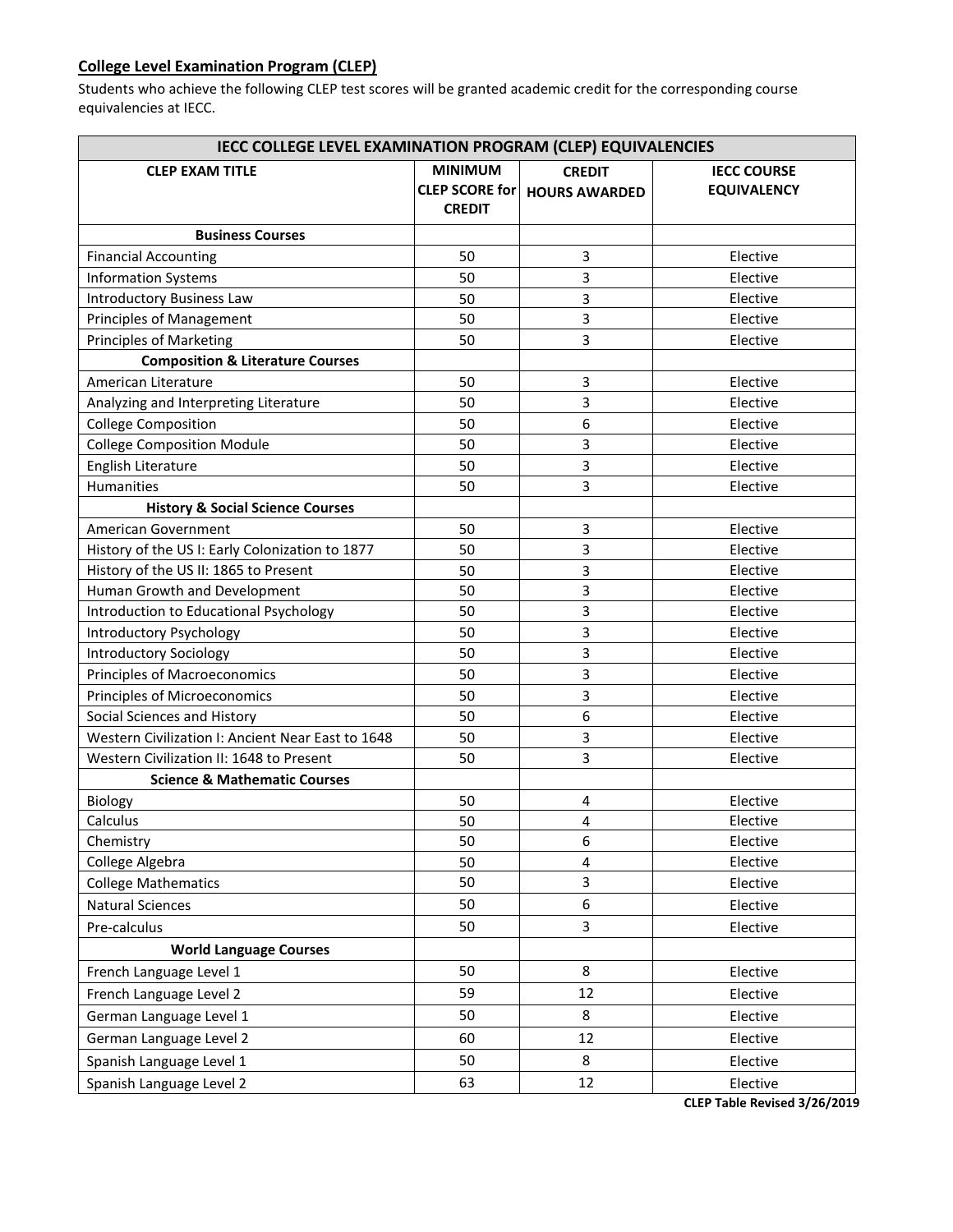### **General Education Development (GED)**

Students who achieve the following GED test scores will be granted academic credit for the corresponding course equivalencies at IECC.

| IECC GENERAL EDUCATION DEVELOPMENT (GED)                                                                           |                            |                |                 |                              |
|--------------------------------------------------------------------------------------------------------------------|----------------------------|----------------|-----------------|------------------------------|
| <b>EQUIVALENCIES</b>                                                                                               |                            |                |                 |                              |
| <b>IECC COURSE EQUIVALENCY</b><br><b>GED SCORE</b><br><b>IECC COURSE TITLE</b><br><b>GED Exam</b><br><b>CREDIT</b> |                            |                |                 |                              |
| <b>Title</b>                                                                                                       | for CREDIT<br><b>HOURS</b> |                |                 |                              |
|                                                                                                                    |                            | <b>AWARDED</b> |                 |                              |
| <b>Mathematical Reasoning</b>                                                                                      | $\geq$ 175                 | 3              | MTH 1201        | <b>Technical Mathematics</b> |
| Reasoning Through Language                                                                                         | $\geq$ 175                 | 1              | <b>HUM 2198</b> | Topics/Issues in the         |
| Arts                                                                                                               |                            |                |                 | <b>Humanities</b>            |
| Science                                                                                                            | $\geq$ 175                 | 3              | <b>MUL 1198</b> | Science in Society           |
| Social Studies                                                                                                     | $\geq$ 175                 | 3              | SOC 2198        | Topics/Issues in the Social  |
|                                                                                                                    |                            |                |                 | Sciences                     |

**GED Table Established 11/9/2019**

### **STATE SEAL OF BILITERACY**

A student who has evidence of a State Seal of Biliteracy on his/her high school transcript may be awarded academic credit based on the considerations outlined in policy 500.5 and in accordance with this procedure. Credit is limited to the course equivalencies outlined in the table below. Additionally, the student must have graduated from high school within 3 academic years of requesting the credit at IECC.

Request and approval steps:

- 1. Student must confer with an advisor to begin the process and obtain the required recommendation/signature on the Credit for Prior Learning Request form.
- 2. Student will then submit the request to the dean of instruction for review.
- 3. The dean of instruction will review and approve/deny the request. Approval is granted by confirming the student's high school transcript contains the certified State Seal of Biliteracy designation and ensuring the student graduated within 3 academic years of petitioning for the credit. The dean of instruction will then forward to: registrar if credit is approved; student services/records if credit is denied.
- 4. The registrar will post the credit to the student's academic record in the manner described in policy 500.5; student services/records will retain the request form in the student's academic file.

| <b>Credit for Prior Learning: State Seal of Biliteracy</b> |                    |  |  |
|------------------------------------------------------------|--------------------|--|--|
| <b>High School Course</b>                                  | <b>IECC Course</b> |  |  |
| 2 years high school French                                 | <b>FRF 1111</b>    |  |  |
|                                                            | <b>FRE 1121</b>    |  |  |
| 2 years high school German                                 | GER 1111           |  |  |
|                                                            | GER 1121           |  |  |
| 2 years high school Spanish                                | SPN 1111           |  |  |
|                                                            | SPN 1121           |  |  |
|                                                            | <b>HEA 1201</b>    |  |  |
| 2 years high school Sign Language                          | <b>HEA 2201</b>    |  |  |